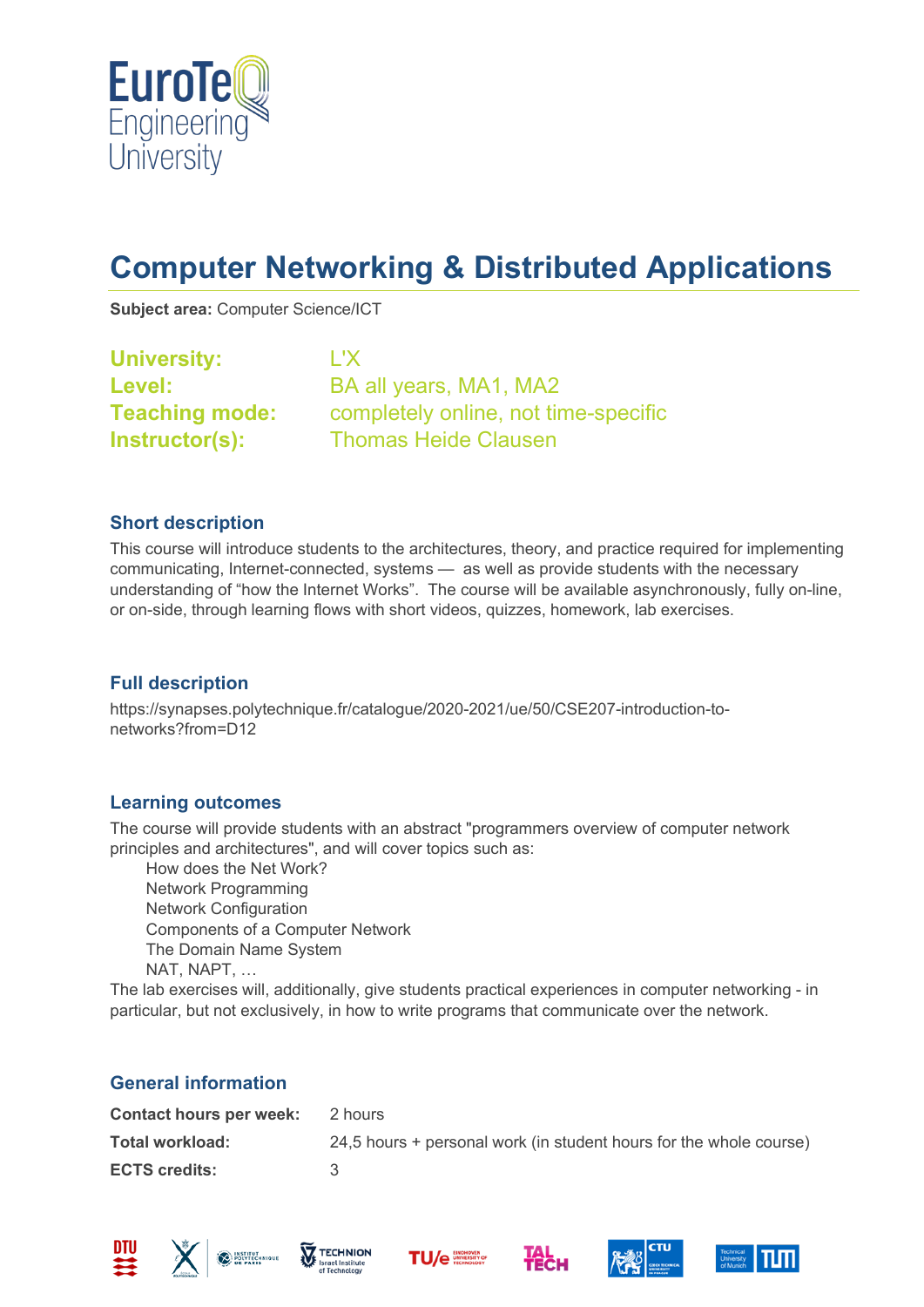

| Language:                      | English                                                                                                                                                                                                                                                                                                                                                                                    |
|--------------------------------|--------------------------------------------------------------------------------------------------------------------------------------------------------------------------------------------------------------------------------------------------------------------------------------------------------------------------------------------------------------------------------------------|
| <b>Course start date:</b>      | 01 September 2022                                                                                                                                                                                                                                                                                                                                                                          |
| Course end date:               | 03 June 2023                                                                                                                                                                                                                                                                                                                                                                               |
| Add. info about start date:    | Individualised, can be any date, between Sept. 1, 2022 and April 1, 2023.<br>Please note that the intended start-date must be communicated to Ecole<br>Polytechnique at the time of registration. The course end date should be<br>exactly 10 weeks after the start-date.                                                                                                                  |
| Weekly teaching day/time:      | Available fully asynchronous                                                                                                                                                                                                                                                                                                                                                               |
| Time zone:                     | CET (Denmark, Germany, France, Netherlands, Switzerland, Czech<br>Republic)                                                                                                                                                                                                                                                                                                                |
| <b>Further information:</b>    |                                                                                                                                                                                                                                                                                                                                                                                            |
| <b>Prerequisites:</b>          | Any "introduction to computer programming" course                                                                                                                                                                                                                                                                                                                                          |
| <b>Activities and methods:</b> | The course will be available asynchronously, fully on-line, or on-side,<br>through learning flows with short videos, quizzes, homework, lab<br>exercises / tutorials - as well as office-hours via Webex with professors<br>and instructors. While being asynchronous, each student is expected to<br>check in with an instructor over Webex, weekly, following the chosen start-<br>date. |
| Presence on campus:            | no                                                                                                                                                                                                                                                                                                                                                                                         |

| <b>Final examination</b>     |                                                           |
|------------------------------|-----------------------------------------------------------|
| Form:                        | Final exam, weekly quizzes, graded assignments            |
| Date:                        |                                                           |
| Location/format:             | online                                                    |
| <b>Re-sit possibility:</b>   | ves                                                       |
| <b>Transcript available:</b> | end of the semester and generally 8 weeks after the exam. |
| Add. info/requirements:      |                                                           |

## **Registration**

To register for this course, follow the registration requirements of your **home university** as specified here: [www.euroteq.eu/courses-registration.](http://www.euroteq.eu/courses-registration)